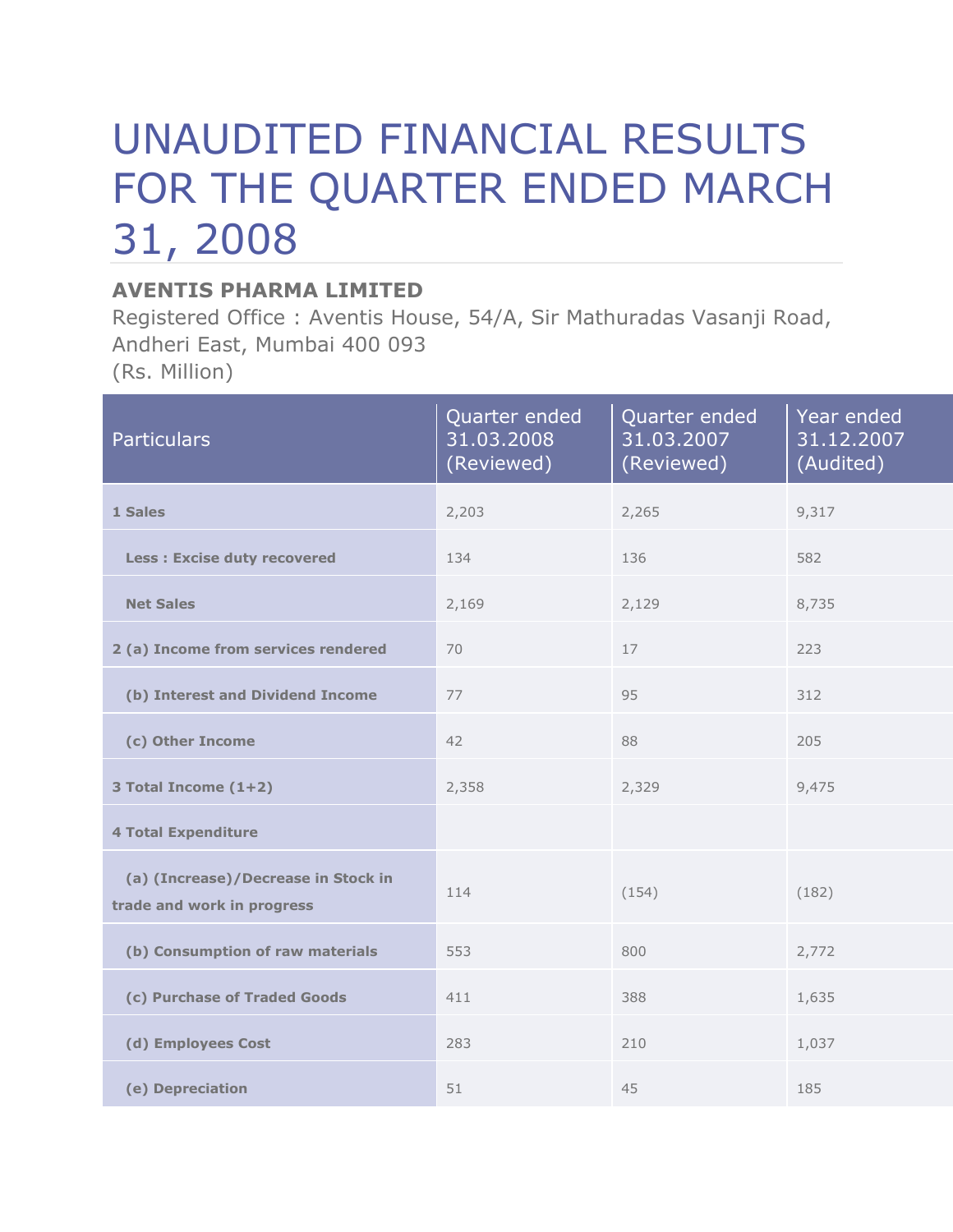| <b>Particulars</b>                                                                                       | Quarter ended<br>31.03.2008<br>(Reviewed) | Quarter ended<br>31.03.2007<br>(Reviewed) | Year ended<br>31.12.2007<br>(Audited) |
|----------------------------------------------------------------------------------------------------------|-------------------------------------------|-------------------------------------------|---------------------------------------|
| (f) Other Expenditure                                                                                    | 403                                       | 391                                       | 1,798                                 |
| (g) Total                                                                                                | 1,815                                     | 1,680                                     | 7,245                                 |
| <b>5 Interest</b>                                                                                        | $\overline{\phantom{a}}$                  | $\overline{\phantom{a}}$                  | $\overline{2}$                        |
| 6 Profit before tax $(3) - (4+5)$                                                                        | 543                                       | 649                                       | 2,228                                 |
| <b>7 Tax Expenses</b>                                                                                    |                                           |                                           |                                       |
| - Current                                                                                                | 202                                       | 190                                       | 726                                   |
| - Deferred                                                                                               | (17)                                      | 17                                        | 14                                    |
| - Fringe benefit tax                                                                                     | 13                                        | 9                                         | 44                                    |
| 8 Net Profit after tax (6-7)                                                                             | 345                                       | 433                                       | 1,444                                 |
| 9 Paid-up equity share capital<br>(Face Value of Rs. 10 per Share)                                       | 230                                       | 230                                       | 230                                   |
| <b>10 Reserves excluding Revaluation</b><br>Reserves as per balance sheet of previous<br>accounting year |                                           |                                           | 6,651                                 |
| 11 Earnings Per Share (EPS) (Rs.)                                                                        | 15.00                                     | 18.83                                     | 62.71                                 |
| <b>12 Public Shareholding</b>                                                                            |                                           |                                           |                                       |
| - Number of Shares                                                                                       | 9,120,955                                 | 9,120,955                                 | 9,120,955                             |
| - Percentage of Shareholding                                                                             | 39.60                                     | 39.60                                     | 39.60                                 |

#### **Notes:**

- The above Results were approved by the Board of Directors of the Company at its Meeting held on April 23, 2008.
- The break up of Net Sales is as follows: